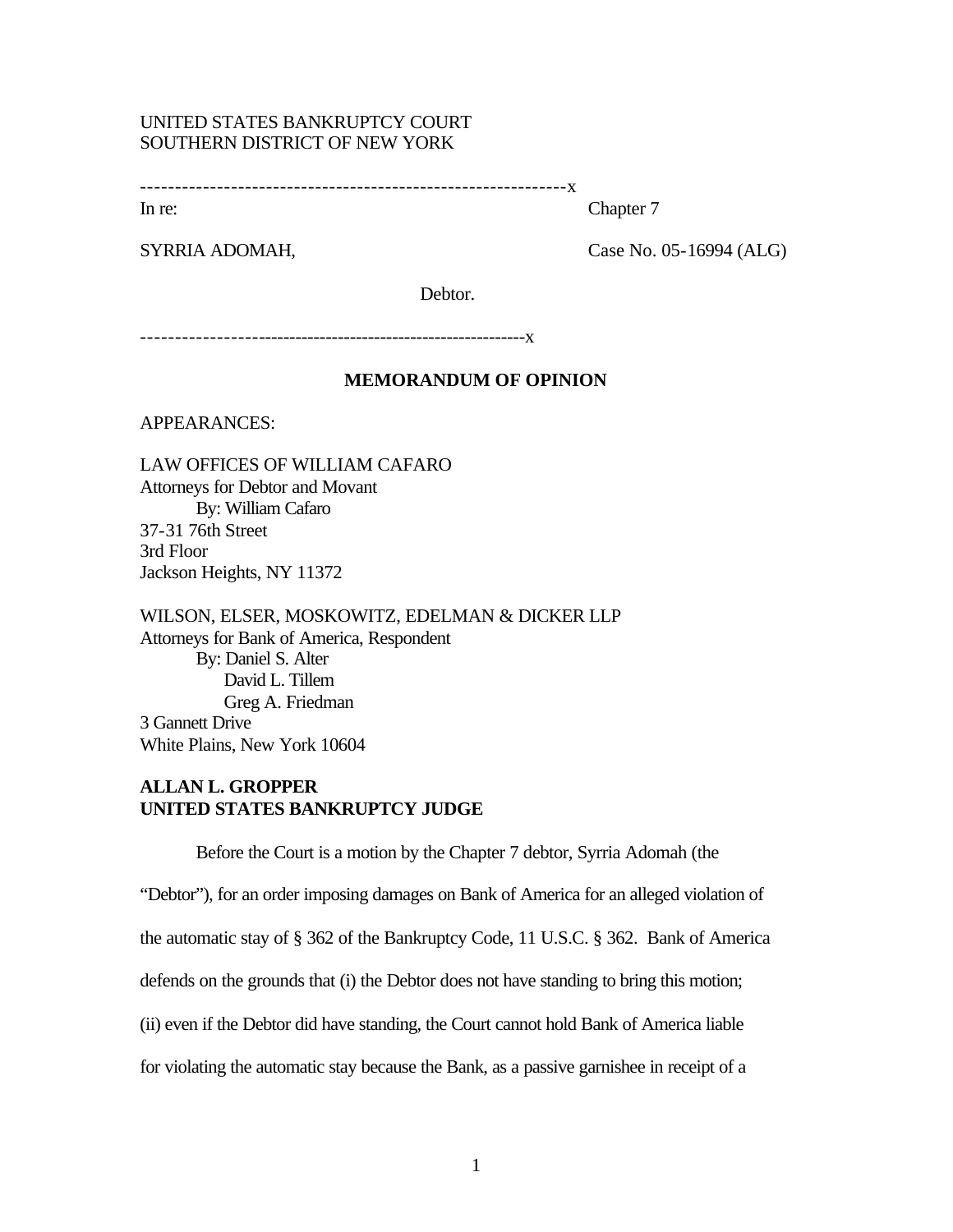restraining notice, was not authorized to release the restraint under applicable State law; and (iii) the Debtor's motion is moot because the funds were released to the Debtor on September 22, 2005. The motion is disposed of as follows.

### **FACTS**

Mitsubishi Motors Credit of America (the "Judgment Creditor") entered a judgment against the Debtor for \$8,927.63. On August 9, 2005, it served a restraining notice (the "Restraining Notice") on Bank of America. The Restraining Notice operated as a mandatory injunction under New York law and required Bank of America to restrain funds in the Debtor's checking and savings accounts (the "Accounts") in an amount equal to twice the judgment. N.Y. CPLR 5222(b). Disobedience of a restraining notice is punishable as a contempt of court and can cause a restrained party to be liable for damages. *Id*. At the time of the restraint, the Debtor's Accounts contained approximately \$53. It appears that on or about August 18, 2005, approximately \$1,100 (presumably a paycheck) was deposited directly into the Debtor's checking account and became subject to the Restraining Notice.

On August 26, 2005 (the "Petition Date"), the Debtor filed her Chapter 7 voluntary petition along with her Schedules and Statement of Financial Affairs. The Debtor listed a balance of \$31.06 in her savings account and \$21.80 in her checking account on Schedule  $B<sup>1</sup>$ . The Debtor claimed the funds in the Accounts as exempt property on Schedule C.

 $\overline{a}$ 

<sup>&</sup>lt;sup>1</sup> The record does not indicate why the \$1,100, which was deposited directly into the Debtor's checking account pre-petition, was not listed on the Debtor's Schedule B along with the \$21.80. It is assumed that the \$1,100 was in the Account on the Petition Date and on the date Bank of America lifted the restraint. (See Aff. of Kathleen A. Arcuri in Opp'n to Debtor's Mot. for Contempt for Violation of the Automatic Stay, at 3.)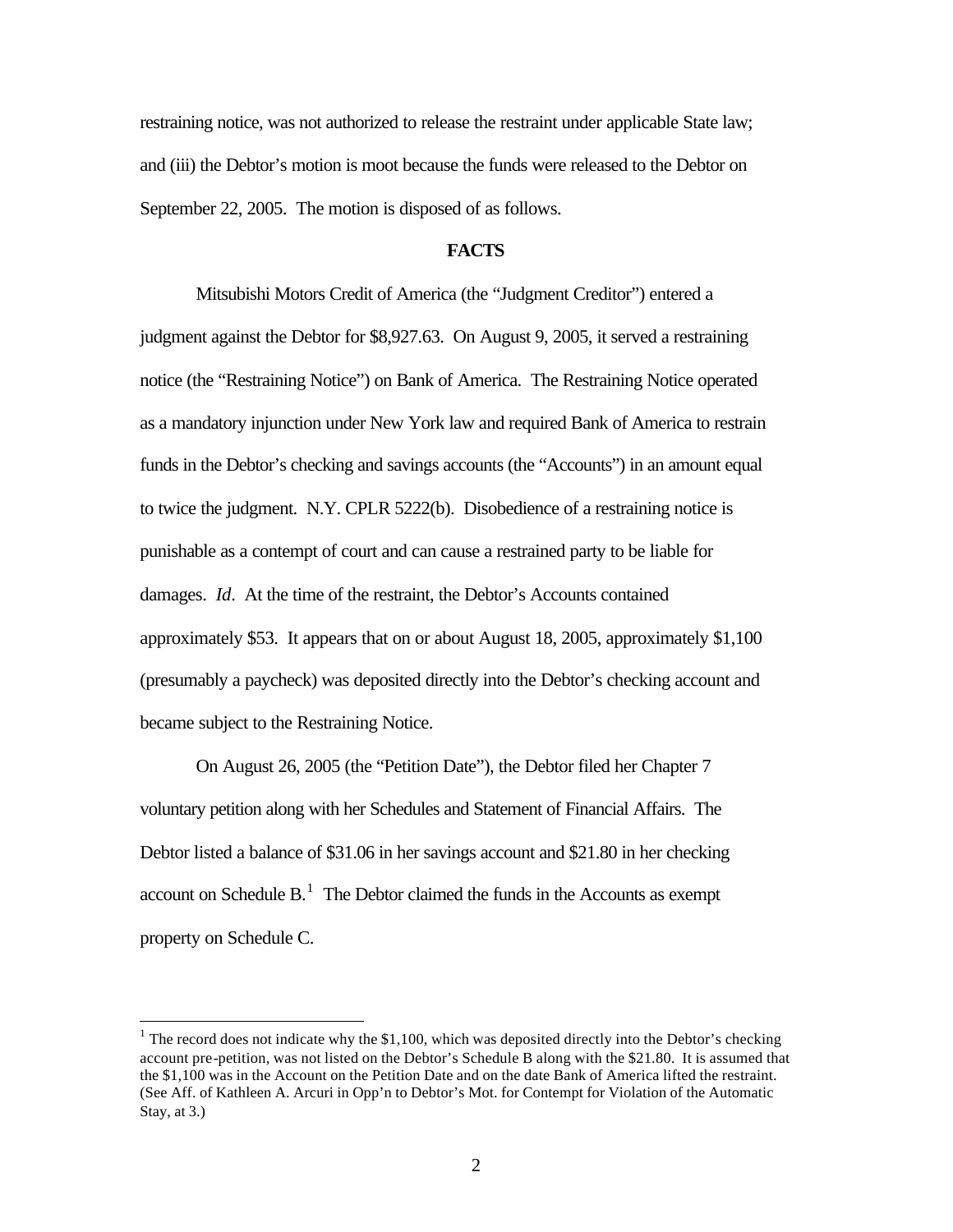On August 29, 2005, the Debtor started the process of attempting to free her Accounts from the restraint. On that date, Debtor's counsel served a Notice of Automatic Stay on Bank of America by ordinary mail, identifying the Southern District bankruptcy case number and date of filing. On September 2, 2005, Debtor's counsel also faxed the Notice of Automatic Stay and a copy of the filing receipt to Bank of America's legal order processing department. The Debtor personally took the Notice of Automatic Stay and the filing receipt to her local branch office, where she was advised that only the Judgment Creditor's attorney could lift the restraint and that the following would be required: (i) the Debtor could contact the Judgment Creditor's attorney and bring to the Bank a notarized statement signed by the attorney stating that the Debtor had settled with the Judgment Creditor or (ii) Debtor could obtain the Judgment Creditor's agreement to lift the restraint on the account. On September 16, 2005, Debtor's counsel called Bank of America and asked to speak to an individual in the legal department to inquire about the Bank's policy. Bank of America advised Debtor's counsel that no individual was specifically assigned to such matters and that he could not be connected with anyone in the law department. Upon being transferred to the particular branch involved, Debtor's counsel spoke with an employee or officer, Jessica Vasquez, who advised Debtor's counsel again of the Bank's policy with respect to lifting the restraint.

The Debtor alleges that as a result of the restraint, in the three weeks following the filing of the petition, the Debtor (i) was unable to pay her September post-petition rent; (ii) was advised by her landlord that eviction proceedings would be commenced if the rent were not paid; (iii) incurred a \$25 late fee in regard to her late payment of the rent; (iv) was given notice that her telephone services would be terminated if the bill were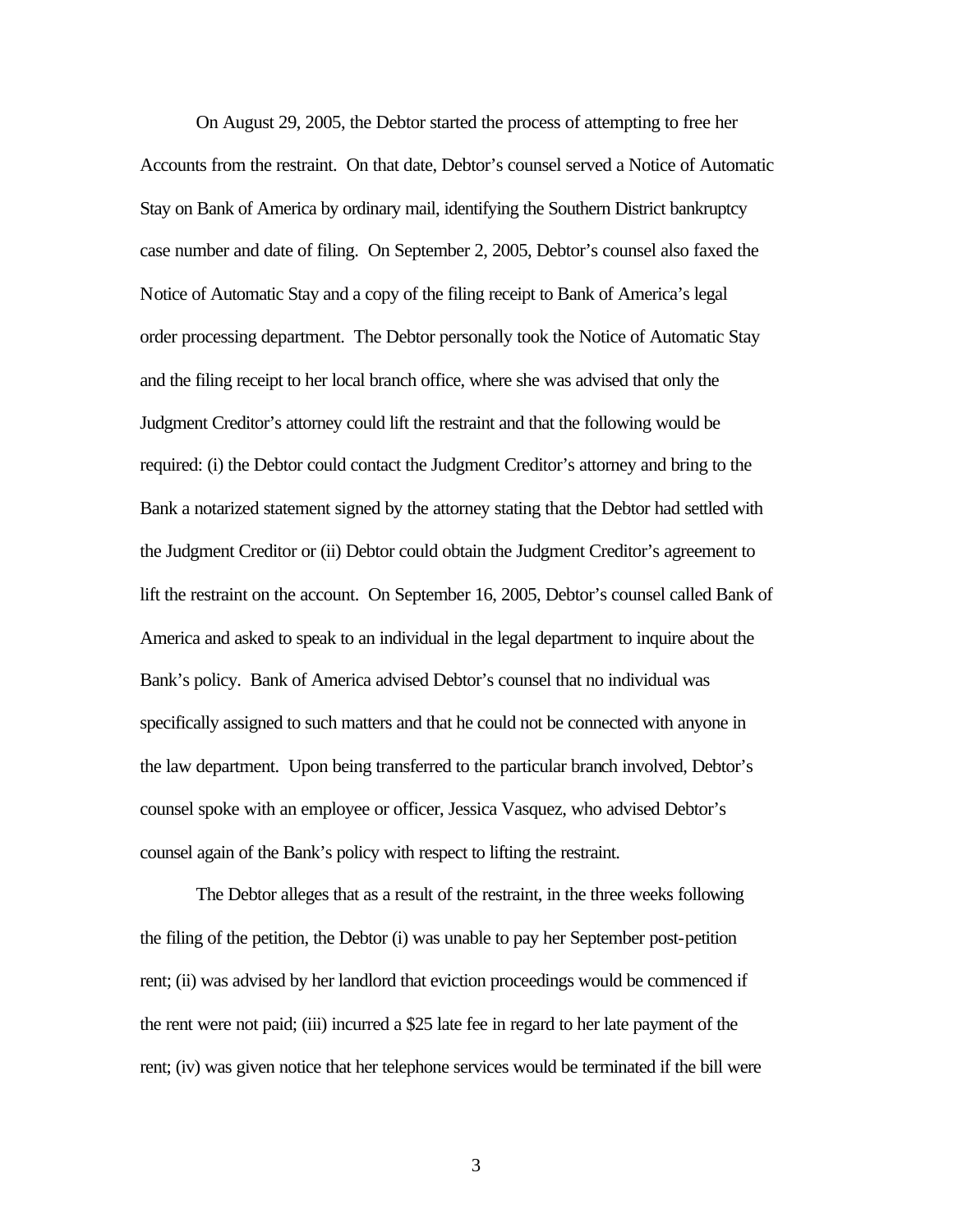not paid; (v) incurred the payment of an additional deposit to the telephone company to restore service because she was unable to pay the telephone bill on a timely basis; (vi) had no money for food or transportation; and (vii) was required to ask relatives for charity.

On September 16, 2005, Bank of America received a letter from counsel to the Judgment Creditor authorizing Bank of America to release the restraint on the Accounts. The record does not show who requested that letter, but the Bank does not claim that it ever contacted the Judgment Creditor or its counsel with respect to the restraint. After processing the letter from the Judgment Creditor's attorney, the Bank released the restraint on the Accounts on September 22, 2005. In the meantime, on or about September 20, 2005, the Debtor filed the present motion. At no time was Bank of America a creditor of the Debtor, and it has not claimed any setoff rights.

## **DISCUSSION**

### **I. Standing**

 $\overline{a}$ 

The Debtor claims that Bank of America violated the automatic stay by enforcing the Restraining Notice and freezing the Debtor's Accounts and should be held in contempt and liable for damages.<sup>2</sup> Bank of America's first defense is that the Debtor has

<sup>&</sup>lt;sup>2</sup> The Debtor relies on 11 U.S.C. §§ 362(a)(1), (2) and (3), which provide that the filing of a petition in bankruptcy operates as a stay of

<sup>(1)</sup> the commencement or continuation, including the issuance or employment of process, of a judicial, administrative, or other action or proceeding against the debtor that was or could have been commenced before the commencement of the case under this title, or to recover a claim against the debtor that arose before the commencement of the case under this title; (2) the enforcement, against the debtor or against property of the estate, of a judgment obtained before the commencement of the case under this title; (3) any act to obtain possession of property of the estate or of property from the estate or to exercise control over property of the estate.

To the extent a bank account is considered a debt owed by the bank to the depositor, *Citizens Bank of Maryland v. Strumpf*, 516 U.S. 16, 21 (1995), § 542 of the Bankruptcy Code provides for turnover of the property to the trustee.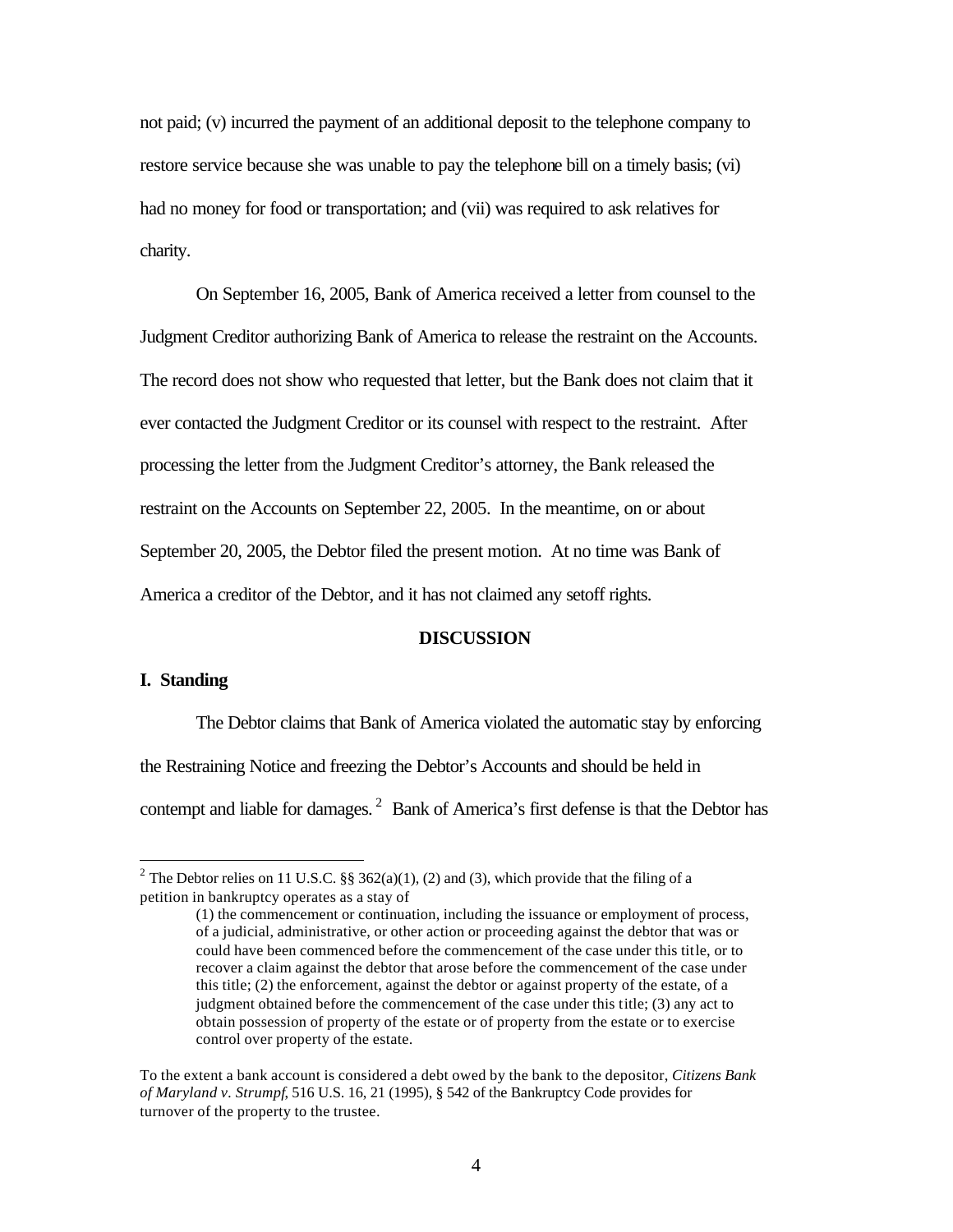no standing to bring this cause of action because at the time the property was restrained, it was property of the estate, the Chapter 7 trustee had not abandoned it, and the Debtor has no claim for damages as a consequence of the restraint.

This defense rests on the premise that upon the filing of a Chapter 7 petition, a debtor is automatically "divested of virtually all property interests held as of the commencement of the case and, in turn, these interests immediately vest in the estate." *Calvin v. Wells Fargo Bank, N.A. (In re Calvin)*, 329 B.R. 589, 602 (Bankr. S.D. Tex. 2005) (citations omitted); *In re Pimental*, 142 B.R. 26, 28 (Bankr. D.R.I. 1992); *Commercial Credit Bus. Loans, Inc. v. Northbrook Lumber Co.*, 22 B.R. 992 (N.D. Ill. 1982). Divestiture means that a debtor loses any title to and may not use the estate's assets for any purpose. *Calvin*, 329 B.R. at 602; *In re Laux*, 181 B.R. 60, 61 (Bankr. S.D. Ill. 1995). Title does not "revest in the debtor until the property is either properly claimed and allowed as exempt, or abandoned by the trustee." *Calvin*, 329 B.R. at 602 (citations omitted). In this case, the Chapter 7 trustee did not give notice of his intent to abandon the property until October 25, 2005, and with no objections filed, the abandonment became effective on November 14, 2005.

There is a split of authority as to the effect of divestiture on a Chapter 7 debtor's standing to bring a cause of action to hold a bank in contempt for violation of the automatic stay during the period of divestiture. Some cases have held, in the precise circumstances at bar, that a Chapter 7 debtor has standing to assert claims against a bank based on its denial of access to funds that the debtor claimed as exempt. *Jimenez v. Wells Fargo Bank, N.A. (In re Jimenez)*, 335 B.R. 450, 455-56 (D.N.M. 2005); see also *In re Moreira*, 173 B.R. 965, 973 (Bankr. D. Mass. 1994) (exemption claim was enough to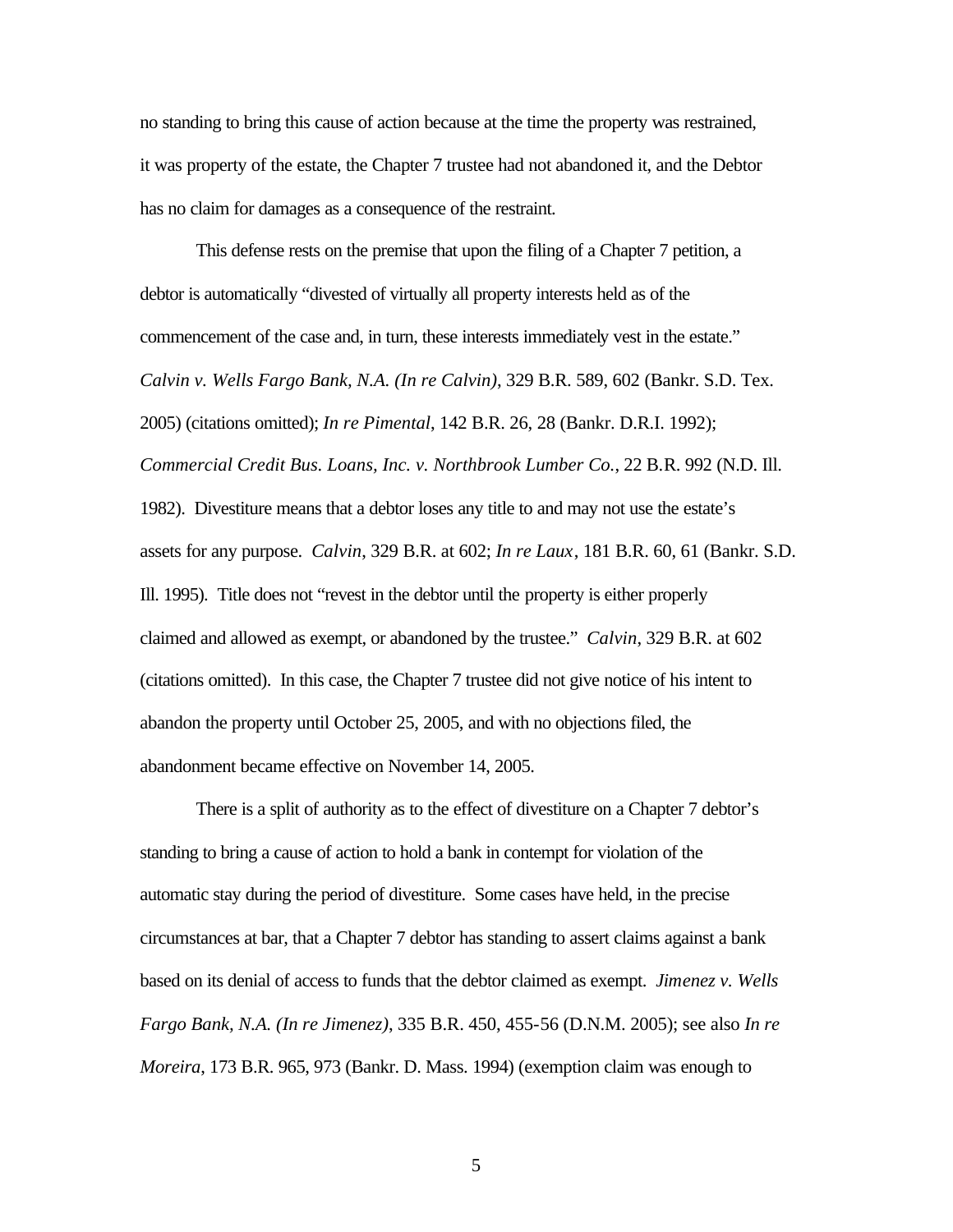confer standing to challenge setoff). Other courts confronting the same facts have denied standing. See *Calvin*, 329 B.R. at 601; *Price v. Gaslowitz*, 173 B.R. 434, 440-43 (Bankr. N.D. Ga. 1994). No cases have been found on point in the Second Circuit. Nevertheless, the law in this Circuit is clear that only a trustee has standing to prosecute causes of action on behalf of the bankruptcy estate and that if the trustee unjustifiably refuses to bring an action, the debtor must obtain leave of court to sue before prosecuting a claim. *Unsecured Creditors Comm. of Debtor STN Enters., Inc. v. Noyes (In re STN Enters.)*, 779 F.2d 901, 904 (2d Cir. 1985) (discusses a trustee's power in context of Chapter 7 and Chapter 11); see also *Smart World Techs., LLC v. Juno Online Servs., Inc. (In re Smart World Techs., LLC)*, 423 F.3d 166, 176 (2d Cir. 2005); *Commodore Int'l Ltd. v. Gould (In re Commodore Int'l Ltd.)*, 262 F.3d 96, 99-99 (2d Cir. 2001). This doctrine has been applied in the context of a case where an individual Chapter 7 debtor attempted to prosecute a landlord-tenant action against a third party. *Burton v. Creditor (In re Burton)*, judgment dated 02/23/1999, 98-cv-04992 (KMW), docket no. 17, *aff'd*, 205 F.3d 1321, 2000 WL 254045 (2d Cir. 2000) (unpublished opinion).

There is no question that, in theory, the Accounts were property of the estate during the period of the Bank's restraint and that, at that time, the Chapter 7 trustee had an interest in the property superior to that of the Debtor. On the other hand, there is no question that the Debtor could and did claim all of the money in the Accounts as exempt under the Bankruptcy Code and applicable New York law, which allows for an aggregate exemption of at least \$5000 in personal property. 11 U.S.C. § 522(b); N.Y. Debtor  $&$ Creditor Law § 283 (1999). There was never any real uncertainty that the Chapter 7 trustee would consider the funds in the Accounts, totaling approximately \$1,150, as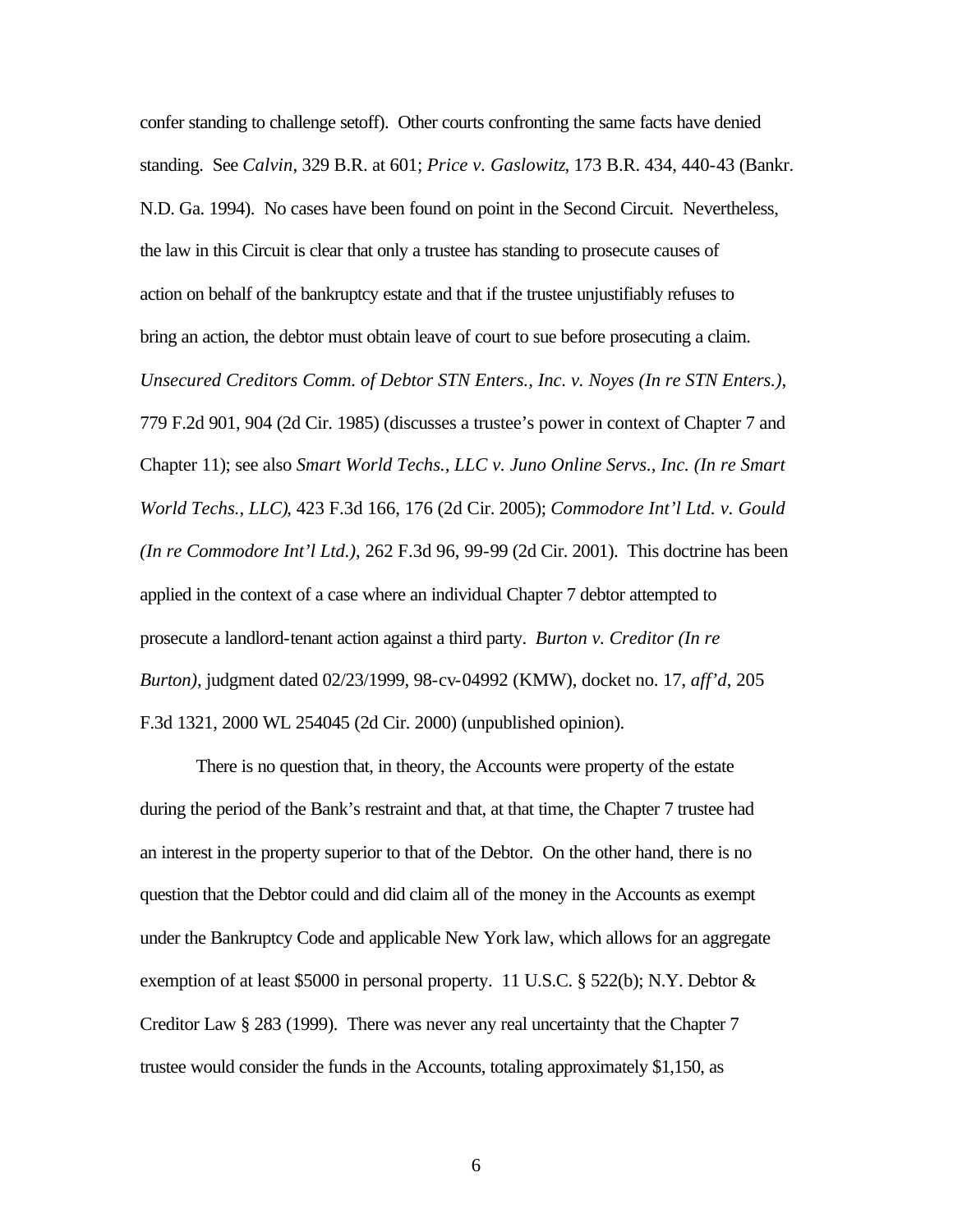exempt and that he would abandon the property to the Debtor, an action the Chapter 7 trustee eventually undertook. *In re Calvin*, 329 B.R. at 598. But the Court need not proceed on the basis of probabilities. Most tellingly, Bank of America itself treated the money as belonging to the Debtor and not the estate. It eventually released the funds solely on the basis that the Judgment Creditor's restraint had been lifted, and it acted without any notice, at any time, to the Chapter 7 trustee. The Bank's solicitude for the interests of the Chapter 7 trustee became manifest only after the litigation of this motion, as a defense to the imposition of liability for its policies.

As noted above, the Second Circuit Court of Appeals has made clear that a party seeking to pursue a cause of action belonging to a bankruptcy trustee can only do so with the court's permission. Yet there is no question that permission can be granted *nunc pro tunc*. *In re Am. Hobby Ctr., Inc.*, 223 B.R. 275, 281 (Bankr. S.D.N.Y. 1998); see also *Liberty Mut. Ins. Co. v. Official Unsecured Creditors' Comm. of Spaulding Composites Co. (In re Spaulding Composites Co., Inc.)*, 207 B.R. 899, 905 (9th Cir. BAP 1996); *Louisiana World Exposition, Inc. v. Fed. Ins. Co. (In re Louisiana World Exposition, Inc.)*, 832 F.2d 1391, 1398 (5th Cir. 1987). The Court will grant the Debtor standing to bring this motion, *nunc pro tunc*, because (i) the funds were the Debtor's exempt property, a fact the Chapter 7 trustee has confirmed; and (ii) there is no unfairness to Bank of America, which always treated the funds in the Accounts as the Debtor's property.

#### **II. The Bank's Action**

Turning to the substance of the underlying motion, Bank of America defends on the ground that, under CPLR 5222(b), the Restraining Notice had the effect of a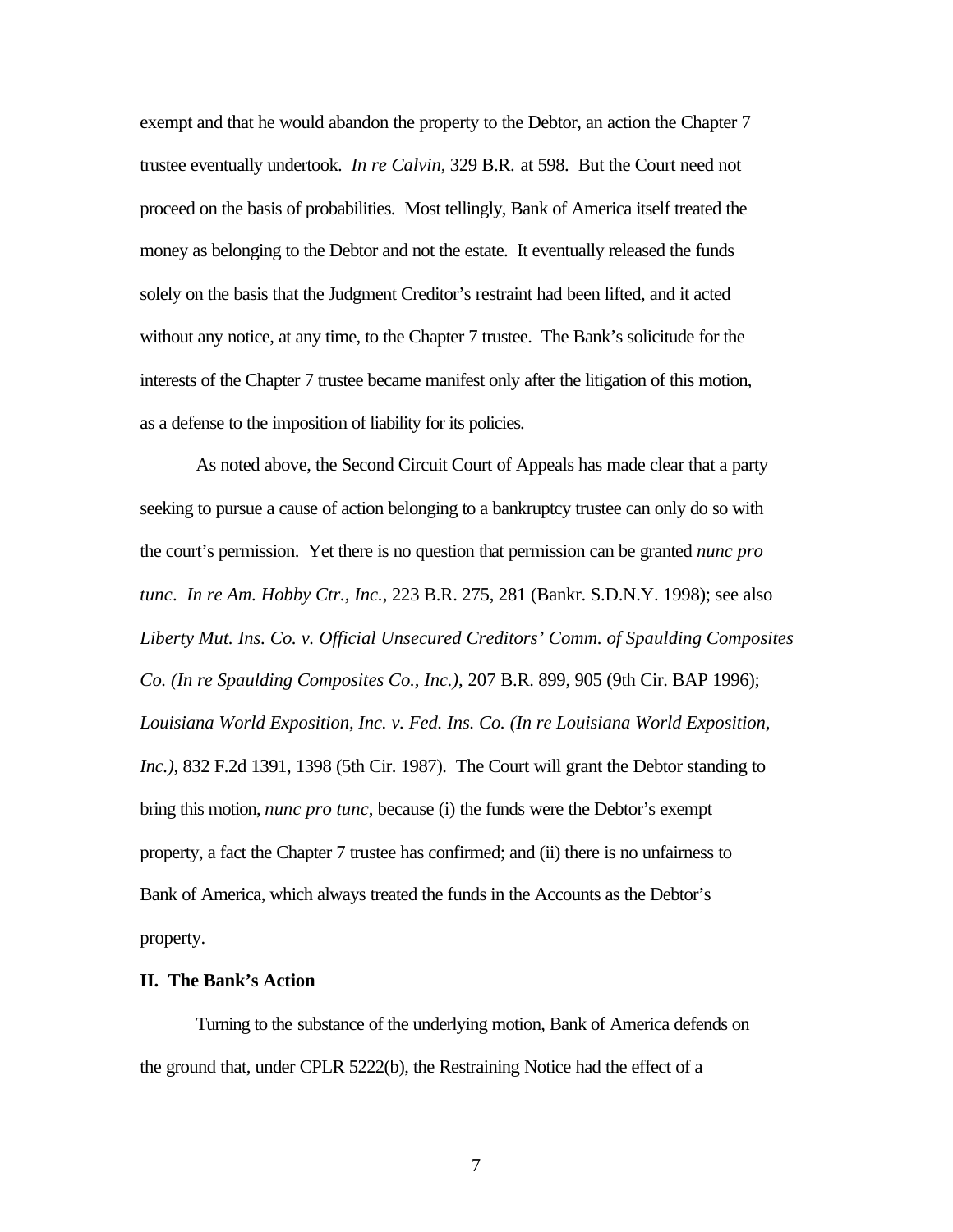mandatory injunction, which required "exact and explicit obedience … however irregular or erroneous it may be." Bank of America's Mem. of Law, at 8, citing *Root v. Conkling*, 108 Misc. 234, 177 N.Y. Supp. 610 (1919); 67A New York Jur.2d, *Injunctions*, §§ 195, 202 (West 2000). Bank of America claims that as a consequence of the injunction, it was required to place and maintain an administrative freeze on the Accounts until it received a release from the Judgment Creditor or its attorney. Bank of America posits, therefore, that the Debtor has wrongfully charged it with violation of the automatic stay. Bank of America's position is flat wrong.

The Bankruptcy Code is federal law that preempts State law under the Supremacy Clause of the United States Constitution, Article VI clause 2. See *Hillsborough County v. Automated Med. Labs., Inc.*, 471 U.S. 707, 712 (1985); *Sprint Spectrum L.P. v. Mills*, 283 F.3d 404, 414-15 (2d Cir. 2002). As the Second Circuit said in *Rexnord Holdings, Inc. v. Bidermann*, 21 F.3d 522, 527 (2d Cir. 1994), "the stay is effective immediately upon the filing of the petition, … and any proceedings or actions described in section 362(a)(1) are void and without vitality if they occur after the automatic stay takes effect." (citations omitted). Upon the filing of the petition, the restraining notice became void and of no effect. See *48th St. Steakhouse, Inc. v. Rockefeller Group, Inc. (In re 48th St. Steakhouse, Inc.)*, 835 F.2d 427, 431 (2d Cir. 1987), *cert. denied*, 485 U.S. 1035 (1988). As of the Petition Date, Bank of America had no legal obligation to abide by it.<sup>3</sup>

It is recognized that banks can place temporary administrative holds on property to protect themselves against liability or loss. See *Strumpf*, 516 U.S. at 21, which held

 $\overline{a}$ 

 $3$  It is emphasized that this case only deals with a restraining notice, which does not operate as a lien or encumbrance on property. CPLR § 5222. Unlike a restraining notice, a lien would provide a creditor with a security interest and different rights that would have to be considered prior to a bank turning over funds to a debtor.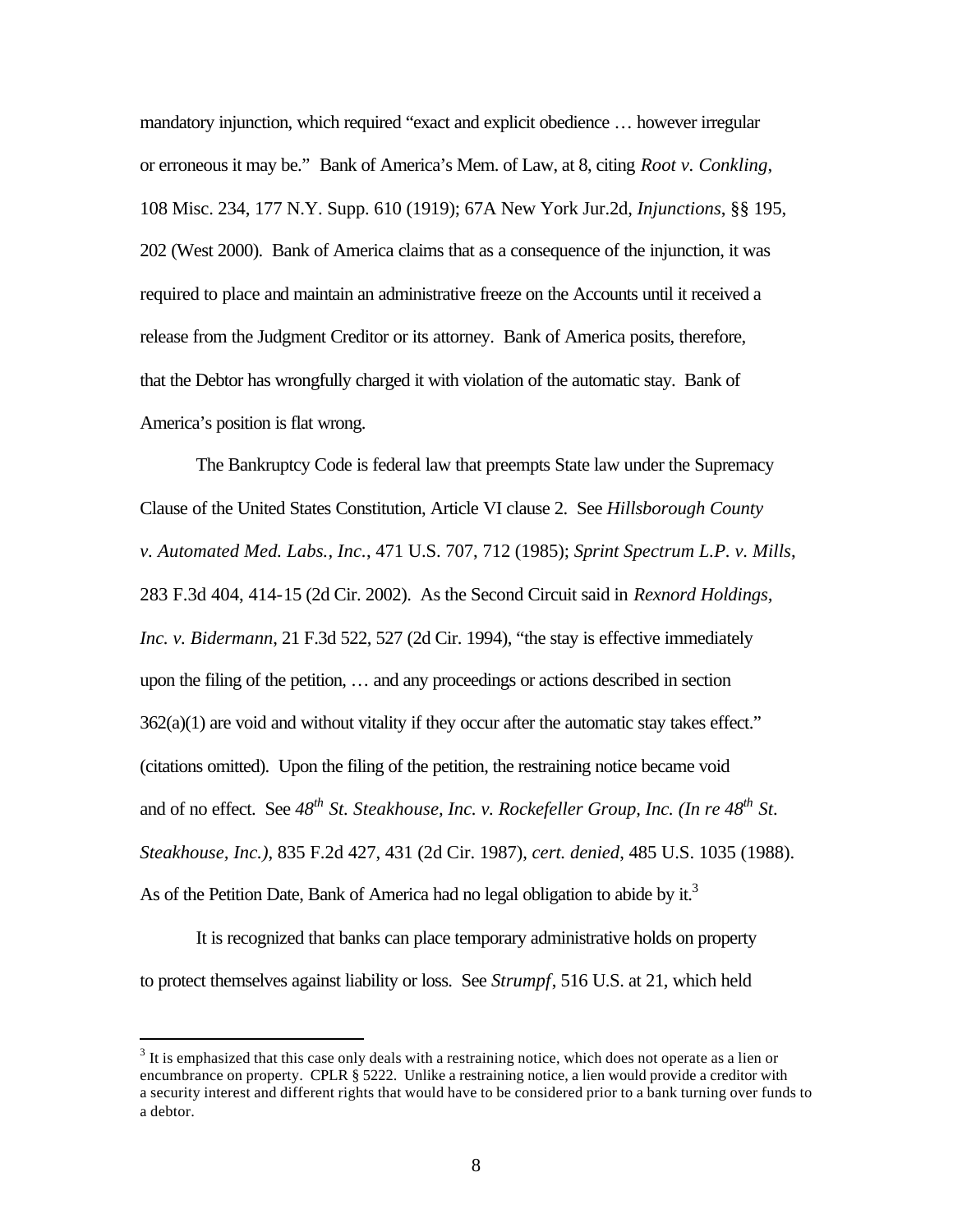that a brief administrative hold on a bank account to protect the bank's setoff rights did not violate the automatic stay. Nothing in this opinion implies that the Bank would not have been within its rights to place a *brief* restraint on the Debtor's Accounts to maintain the status quo, giving notice to the Chapter 7 trustee and to the Judgment Creditor that the funds would be released promptly to the Debtor if they did not demonstrate some reason why this should not be done. As the Supreme Court has made clear, however, a bank may place an administrative hold on an account only temporarily and must seek relief from the stay shortly thereafter if it does not unfreeze the account. *Strumpf*, 516 U.S. at 19. In *LNC Invs., Inc. v. First Fid. Bank*, 2000 WL 1072460 (S.D.N.Y. Aug. 3, 2000), the court held that the Supreme Court's rationale in *Strumpf* was clear, and that, although a bank may withhold return of a deposit temporarily, it "must move as quickly as possible in the bankruptcy court for more permanent relief." *Id*. at \*6; see also *Eastern Airlines, Inc. v. Chem. Banks, Inc.*, 1997 WL 282264, at \*1 (S.D.N.Y. May 28, 1997).

It is assumed that, under *Strumpf*, Bank of America would not have violated the automatic stay of the Bankruptcy Code by placing a brief administrative freeze on the Debtor's Accounts. Nevertheless, it violated the automatic stay when it imposed a freeze and did nothing further, placing the party with the least interest in a quick resolution, the Judgment Creditor, in the position of determining how quickly the property would be released.

The inadequacy of Bank of America's policy is highlighted when compared to the policy of Wells Fargo Bank, the sufficiency of which was recently examined by two courts, with different results. See *Calvin*, 329 B.R. at 605-06; *Jimenez*, 335 B.R. at 459- 62. It was Wells Fargo's policy to place an administrative freeze on any account of a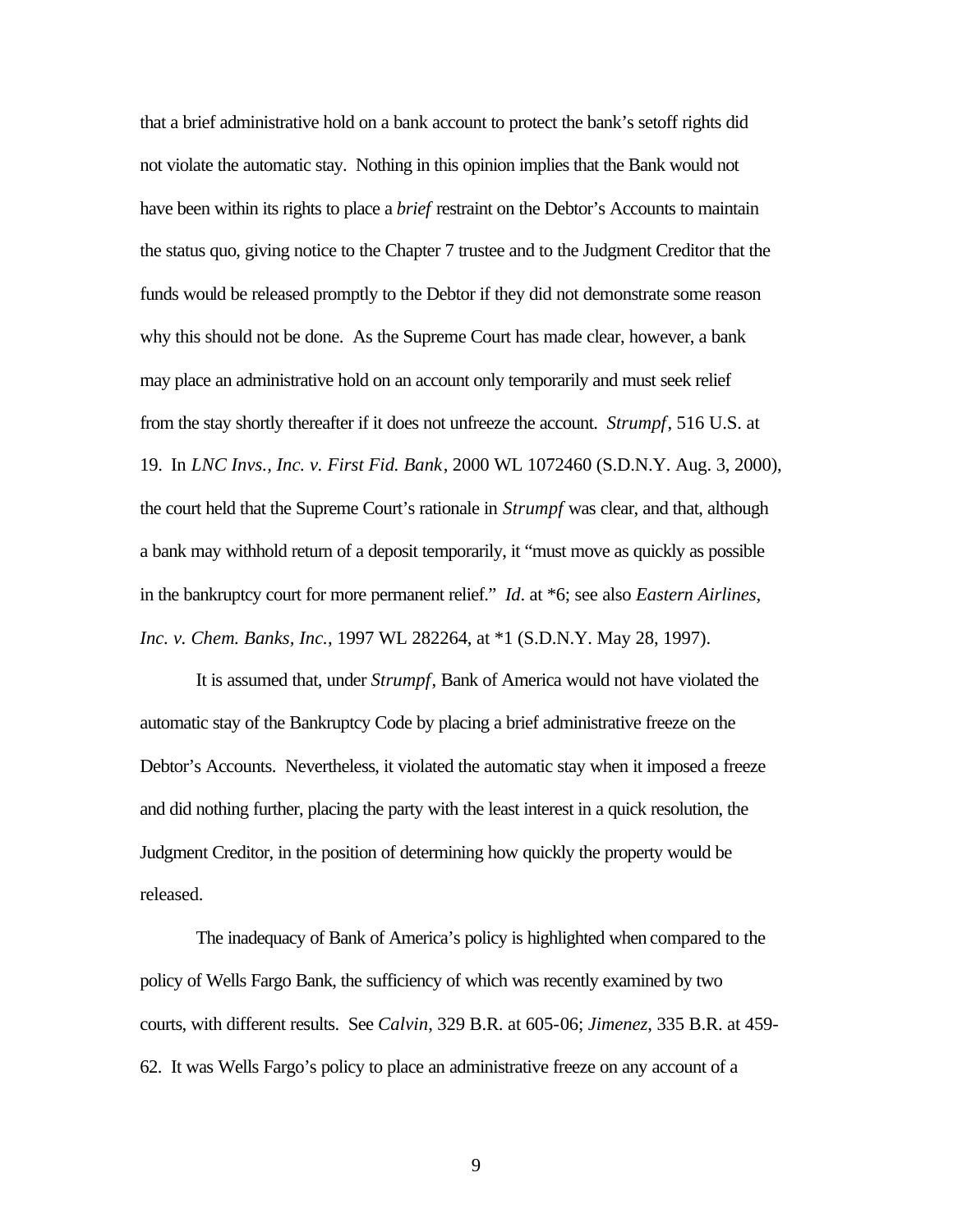newly-filed Chapter 7 debtor with a balance exceeding \$5,000. The bank did *not* restrain accounts below \$5,000 because it believed that any smaller balance would be exempt and of no value or interest to a Chapter 7 trustee. To avoid liability to a Chapter 7 trustee, for accounts with more than \$5,000, the bank immediately notified the Chapter 7 trustee of the administrative freeze and asked for directions as to the disposition of the funds. *Calvin*, 329 B.R. at 594.

The Bankruptcy Court for the Southern District of Texas in *Calvin* found Wells Fargo's policy to be adequate and reasonable under the Supreme Court's *Strumpf* decision and that the Bank did not violate the automatic stay. 328 B.R. at 603. By contrast, the Bankruptcy Court for the District of New Mexico in *Jimenez* found the bank's actions pursuant to the same policy to violate the automatic stay, based on a different interpretation of *Strumpf* and the interplay of §§ 542 and 362(a)(3) of the Bankruptcy Code. 335 B.R. at 458.

It is not necessary, in this case, to choose between the *Calvin* and *Jimenez* decisions.Bank of America's non-policy, which puts the onus entirely on the debtor and permits a bank to freeze an account indefinitely and then do nothing, violates any reading of *Strumpf*.

A further indication of the unreasonable nature of Bank of America's practice is that its administrative freeze is apparently imposed on both pre-and post-petition deposits in a bank account. The Debtor originally complained that Bank of America had frozen \$1,100 in her Account, and she implied that that amount had been deposited in her Account post-petition. The distinction is important because post-petition earnings of an individual in a Chapter 7 case are property of the debtor, not property of the estate. 11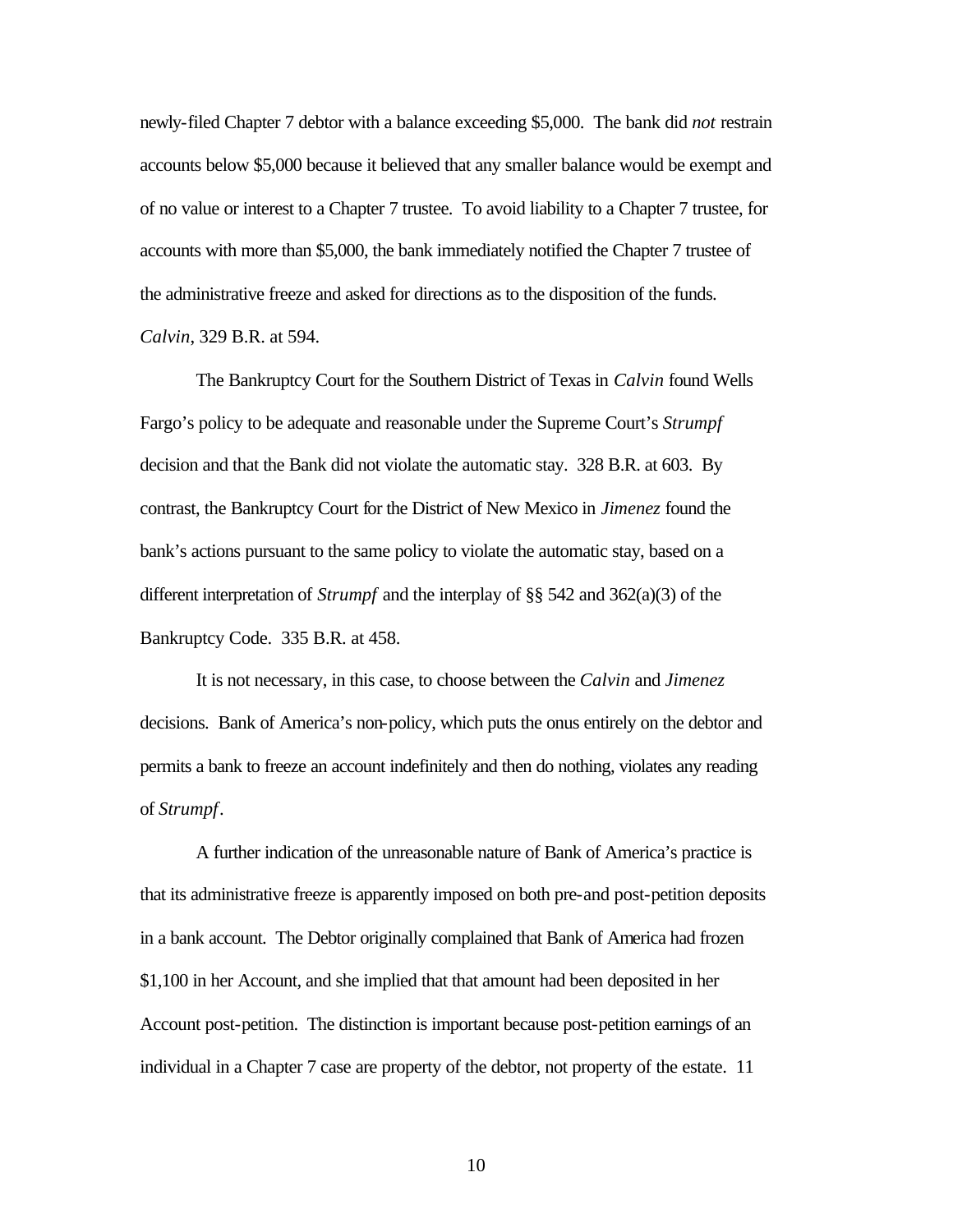U.S.C. § 541(a)(6). In this case, Debtor's counsel clarified the facts at oral argument by acknowledging that the \$1,100 was deposited pre-petition and became, for a brief period, estate property. But the Bank's failure to distinguish between pre- and post-petition deposits makes its administrative freeze more unreasonable. Employers today commonly deposit wages and salaries directly into their employees' bank accounts. A debtor's preand post-petition funds both get swept up in Bank of America's administrative freeze, even though a Chapter 7 trustee would have no claim to a post-petition deposit. At oral argument, Bank of America suggested that a debtor should inform his or her employer of the restraint and request that the employer cease paying wages by "direct deposit." This would be no solution in light of the time it would take an employer to implement a change in its payroll practices. The existence of this further problem underscores the unreasonable nature of Bank of America's administrative freeze on a debtor's bank accounts. See *In re Schafer*, 315 B.R. 765 (Bankr. D. Colo. 2004) (credit union violated stay by six-week administrative freeze on debtor's account, during which funds were deposited into account).

Nothing herein should be construed to indicate that a judgment creditor may not violate the automatic stay by failing to respond to a demand that a restraint on a checking account be removed. See *In re Henry*, 328 B.R. 664 (E.D.N.Y. 2005). However, a bank with custody or control over a Chapter 7 debtor's bank account cannot avoid its responsibilities. Bank of America violated the automatic stay by freezing the Debtor's Accounts and doing nothing more than to put the responsibility on a third party.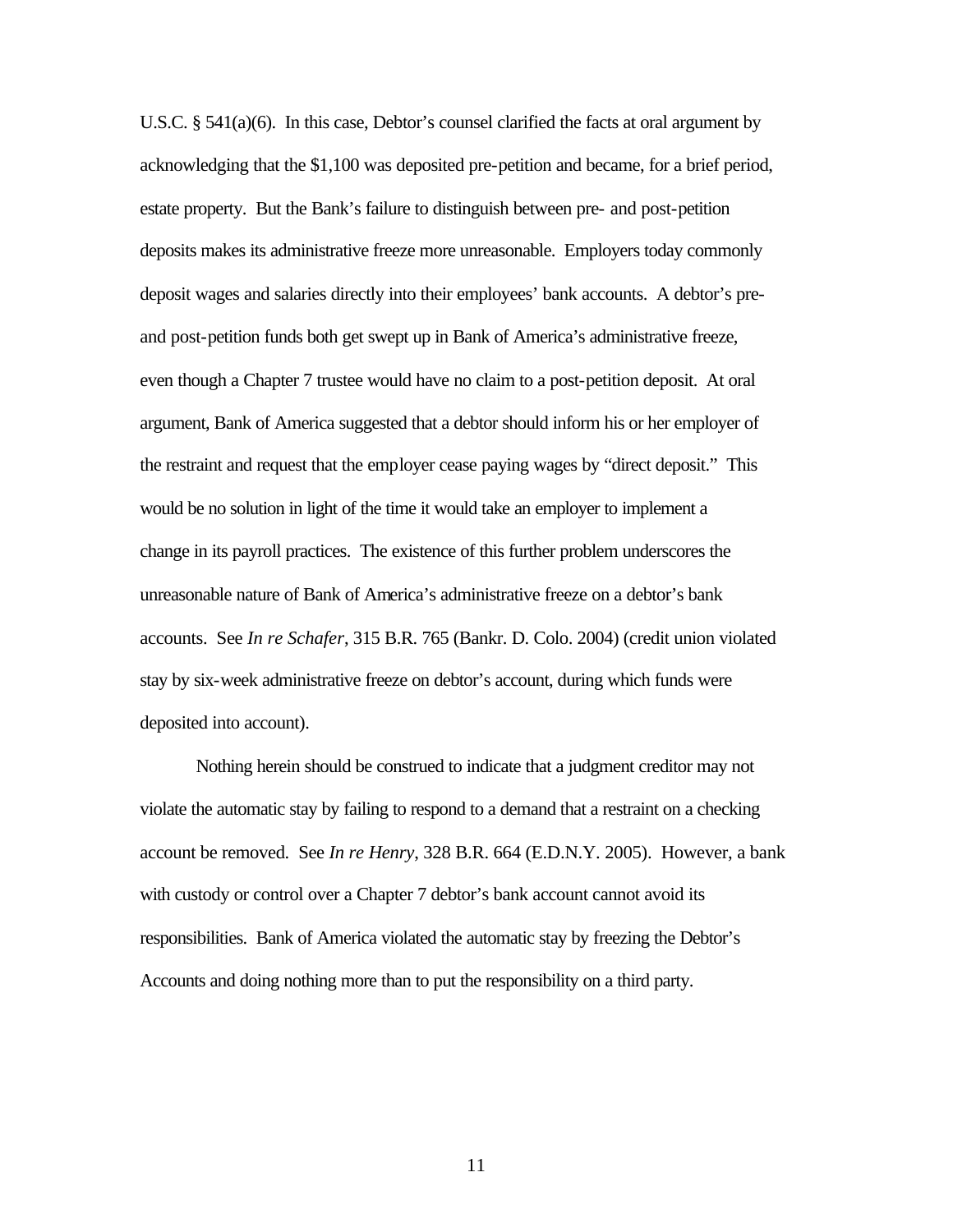#### **III. Damages**

 $\overline{a}$ 

The Court rejects the Bank's argument that this motion became "moot" because the funds in the Accounts have been released to the Debtor. Section 362(h) of the Bankruptcy Code is applicable in this case and provides that "[a]n individual injured by any willful violation of a stay provided by this section shall recover actual damages, including costs and attorneys' fees, and, in appropriate circumstances, may recover punitive damages."<sup>4</sup> Once a court finds a stay violation to be willful, § 362(h) requires an award of damages, if there are any. See *In re Henry*, 328 B.R. at 668; *In re Schaefer*, 315 B.R. at 775; *In re Mullarkey*, 81 B.R. 280, 284 (Bankr.D.N.J.1987); *Tel-A-Communications Consultants v. Auto-Use (In re Tel-A-Communications Consultants, Inc.)*, 50 B.R. 250 (Bankr. D. Conn. 1985). In order for a violation to be willful, there need be no proof of an intent to violate the stay, but knowledge of the stay and action in violation of its requirements are sufficient. *Crysen/Montenay Energy Co. v. Esselen Assoc., Inc. (In re Crysen/Montenay Energy Co.)*, 902 F.2d 1098, (2d Cir. 1990); *Fleet Mortgage Group, Inc. v. Kaneb*, 196 F.3d 265, 269 (1st Cir. 1999); *Lansdale Family Rests., Inc. v. Weis Food Serv. (In re Lansdale Family Rests., Inc.)*, 977 F.2d 826, 829 (3d Cir. 1992).

The Debtor is seeking actual damages in the amount of \$500, an award of punitive damages in an unspecified amount, and attorney's fees in the amount of \$2500. As for actual damages, the Debtor does not provide sufficient evidence that she suffered \$500 in losses. She claims she had to pay fees for late payment of her rent and telephone bill, but it is unclear whether the \$1,100 in her Accounts would have been sufficient to

<sup>&</sup>lt;sup>4</sup> Section 362(h) was amended by the 2005 Amendments to the Bankruptcy Code but applies in this case in its pre-amendment form.